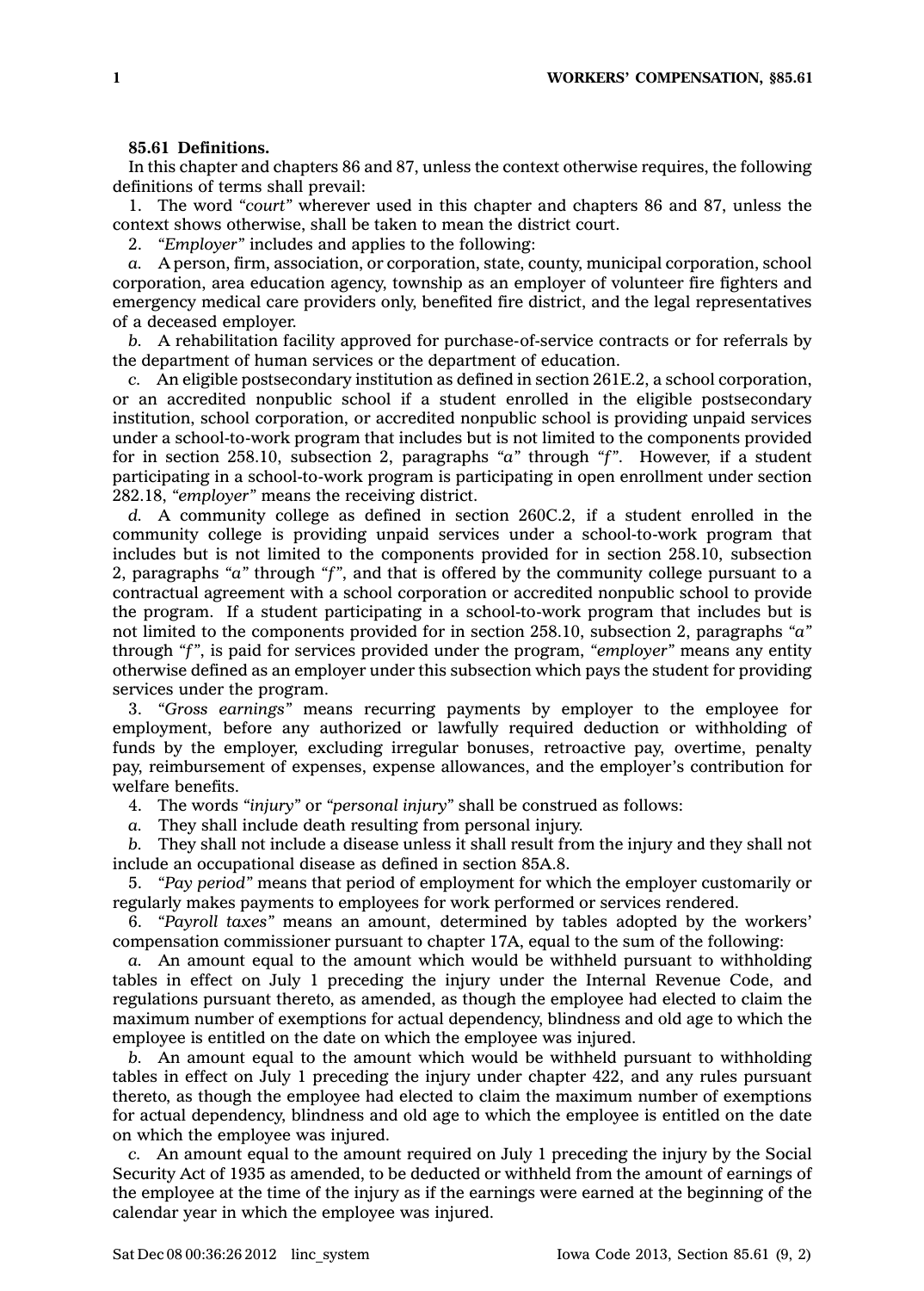## **§85.61, WORKERS' COMPENSATION 2**

7. The words *"personal injury arising out of and in the course of the employment"* shall include injuries to employees whose services are being performed on, in, or about the premises which are occupied, used, or controlled by the employer, and also injuries to those who are engaged elsewhere in places where their employer's business requires their presence and subjects them to dangers incident to the business.

*a.* Personal injuries sustained by <sup>a</sup> volunteer fire fighter arise in the course of employment if the injuries are sustained at any time from the time the volunteer fire fighter is summoned to duty as <sup>a</sup> volunteer fire fighter until the time the volunteer fire fighter is discharged from duty by the chief of the volunteer fire department or the chief's designee.

*b.* Personal injuries sustained by emergency medical care providers as defined in section 147A.1 arise in the course of employment if the injuries are sustained at any time from the time the emergency medical care providers are summoned to duty until the time those duties have been fully discharged.

8. The words *"reserve peace officer"* shall mean <sup>a</sup> person defined as such by section 80D.1 who is not <sup>a</sup> full-time member of <sup>a</sup> paid law enforcement agency. A person performing such services shall not be classified as <sup>a</sup> casual employee.

9. *"Spendable weekly earnings"* is that amount remaining after payroll taxes are deducted from gross weekly earnings.

10. *"Volunteer fire fighter"* means any active member of an organized volunteer fire department in this state and any other person performing services as <sup>a</sup> volunteer fire fighter for <sup>a</sup> municipality, township or benefited fire district at the request of the chief or other person in command of the fire department of the municipality, township or benefited fire district, or of any other officer of the municipality, township or benefited fire district having authority to demand such service, and who is not <sup>a</sup> full-time member of <sup>a</sup> paid fire department. A person performing such services shall not be classified as <sup>a</sup> casual employee.

11. *"Worker"* or *"employee"* means <sup>a</sup> person who has entered into the employment of, or works under contract of service, express or implied, or apprenticeship, for an employer; an executive officer elected or appointed and empowered under and in accordance with the charter and bylaws of <sup>a</sup> corporation, including <sup>a</sup> person holding an official position, or standing in <sup>a</sup> representative capacity of the employer; an official elected or appointed by the state, or <sup>a</sup> county, school district, area education agency, municipal corporation, or city under any form of government; <sup>a</sup> member of the state patrol; <sup>a</sup> conservation officer; and <sup>a</sup> proprietor, limited liability company member, limited liability partner, or partner who elects to be covered pursuant to section 85.1A, except as specified in this chapter.

*a. "Worker"* or *"employee"* includes the following:

(1) An inmate as defined in section 85.59 and <sup>a</sup> person described in section 85.60.

(2) An emergency medical care provider as defined in section 147A.1, or <sup>a</sup> volunteer ambulance driver, only if an agreement is reached between such worker or employee and the employer for whom the volunteer services are provided that workers' compensation coverage under this chapter and chapters 85A and 85B is to be provided by the employer. An emergency medical care provider who is <sup>a</sup> worker or employee under this subparagraph is not <sup>a</sup> casual employee. *"Volunteer ambulance driver"* means <sup>a</sup> person performing services as <sup>a</sup> volunteer ambulance driver at the request of the person in charge of <sup>a</sup> fire department or ambulance service of <sup>a</sup> municipality.

(3) A real estate agent who does not provide the services of an independent contractor. For the purposes of this subparagraph, <sup>a</sup> real estate agent is an independent contractor if the real estate agent is licensed by the Iowa real estate commission as <sup>a</sup> salesperson and both of the following apply:

(a) Seventy-five percent or more of the remuneration, whether or not paid in cash, for the services performed by the individual as <sup>a</sup> real estate salesperson is derived from one company and is directly related to sales or other output, including the performance of services, rather than to the number of hours worked.

(b) The services performed by the individual are performed pursuant to <sup>a</sup> written contract between the individual and the person for whom the services are performed, and the contract provides that the individual will not be treated as an employee with respect to the services for state tax purposes.